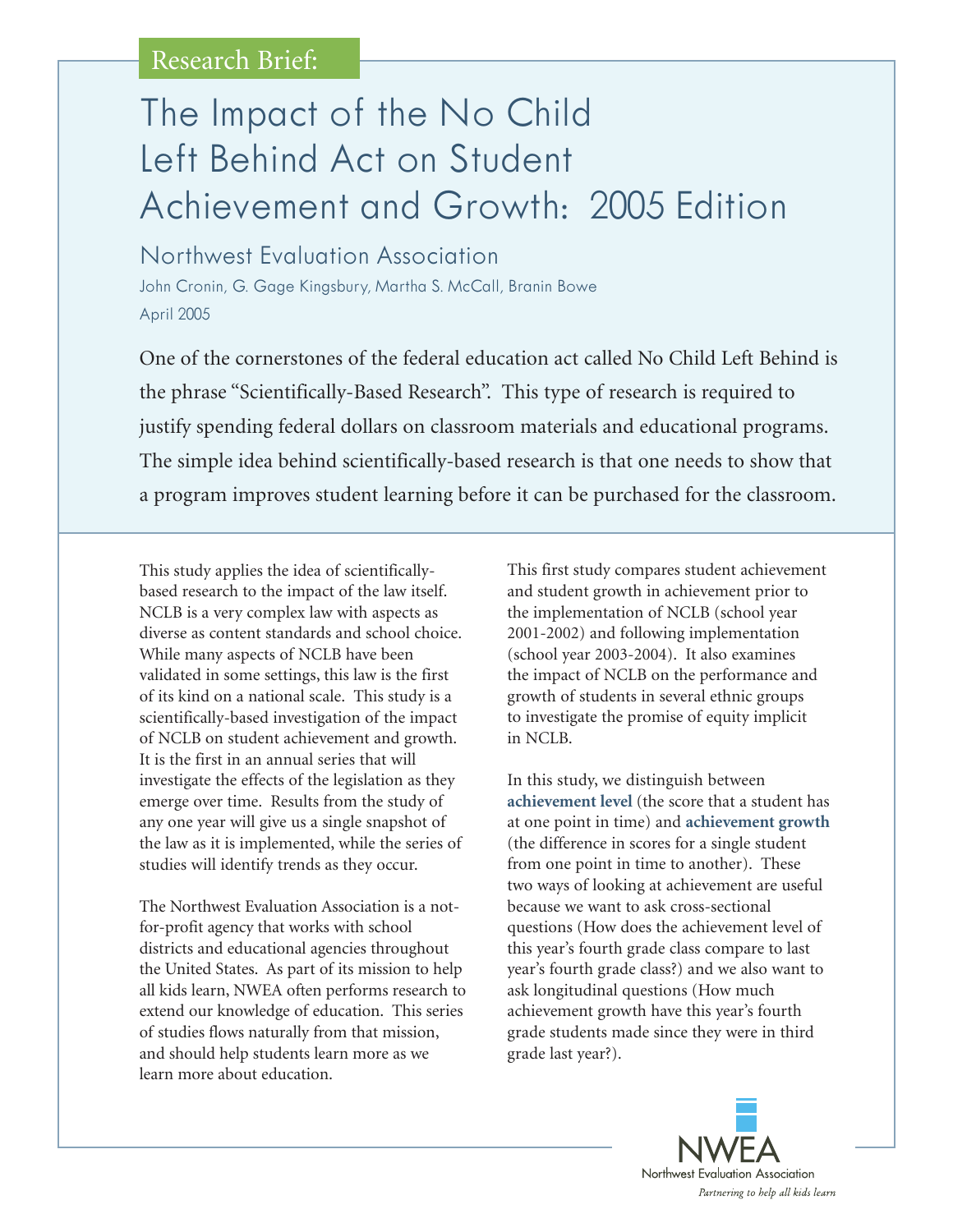Four specific questions concerning NCLB are asked in this study:

- Are student achievement levels higher than when NCLB first went into effect?
- Is student achievement growth higher than it was when NCLB first went into effect?
- Are achievement levels and achievement growth gaps among ethnic groups shrinking under NCLB?
- Given current rates of change in achievement level, are schools likely to meet the requirements of NCLB?

### **Methodology**

This study uses the Growth Research Database from the Northwest Evaluation Association to provide achievement information about hundreds of thousands of students in school districts across the country. Since the database was founded several years ago it has provided one of the largest archives of individual student growth available in the country today. The database allows the comparison of student achievement and student growth on a common, stable scale. This simple fact provides a tool that enables researchers to investigate educational change more completely than ever before.

The dataset included reading assessment data from more than 320,000 third through eighth grade students in more than 200 school districts located in 23 states. The dataset included mathematics assessment data from more than 334,000 third through eighth grade students in more than 200 school districts located in 22 states. All assessment information came from NWEA tests, which put all scores onto a single, stable measurement scale (the RIT scale). This enables meaningful comparisons across time and allows the calculation of growth scores for individual students.

Student achievement scores and growth scores were calculated using data from the 2001-2002 school year and the 2003-2004 school year. These years were selected because 2001-2002 was the last school year in which NCLB wasn't being implemented, and 2003-2004 the most recent full school year available. The study compared achievement and growth both before and after NCLB was implemented, to allow a first, large-scale look at the impact of the law.

It is useful to identify three limitations of the study:

- First, NCLB is now in its implementation phase. This means that many aspects of the law are just starting to have an impact. Later studies will capture the law's impact as it moves forward.
- Second, we compared achievement level and achievement growth prior to and following the implementation of NCLB. Conclusions from these analyses are limited because the passage of time contains many more elements than just the implementation of the federal law.
- Third, achievement growth can only be calculated for students with test scores in two consecutive seasons. These students tend to be slightly more stable than their peers for whom growth scores can't be calculated.

#### **Outcome**

The primary findings of the study include the following:

- Mathematics and reading scores have improved over the past two years under NCLB.
- Student growth scores have decreased since NCLB was implemented.
- Students in grades with state tests have higher achievement and growth than students who are not.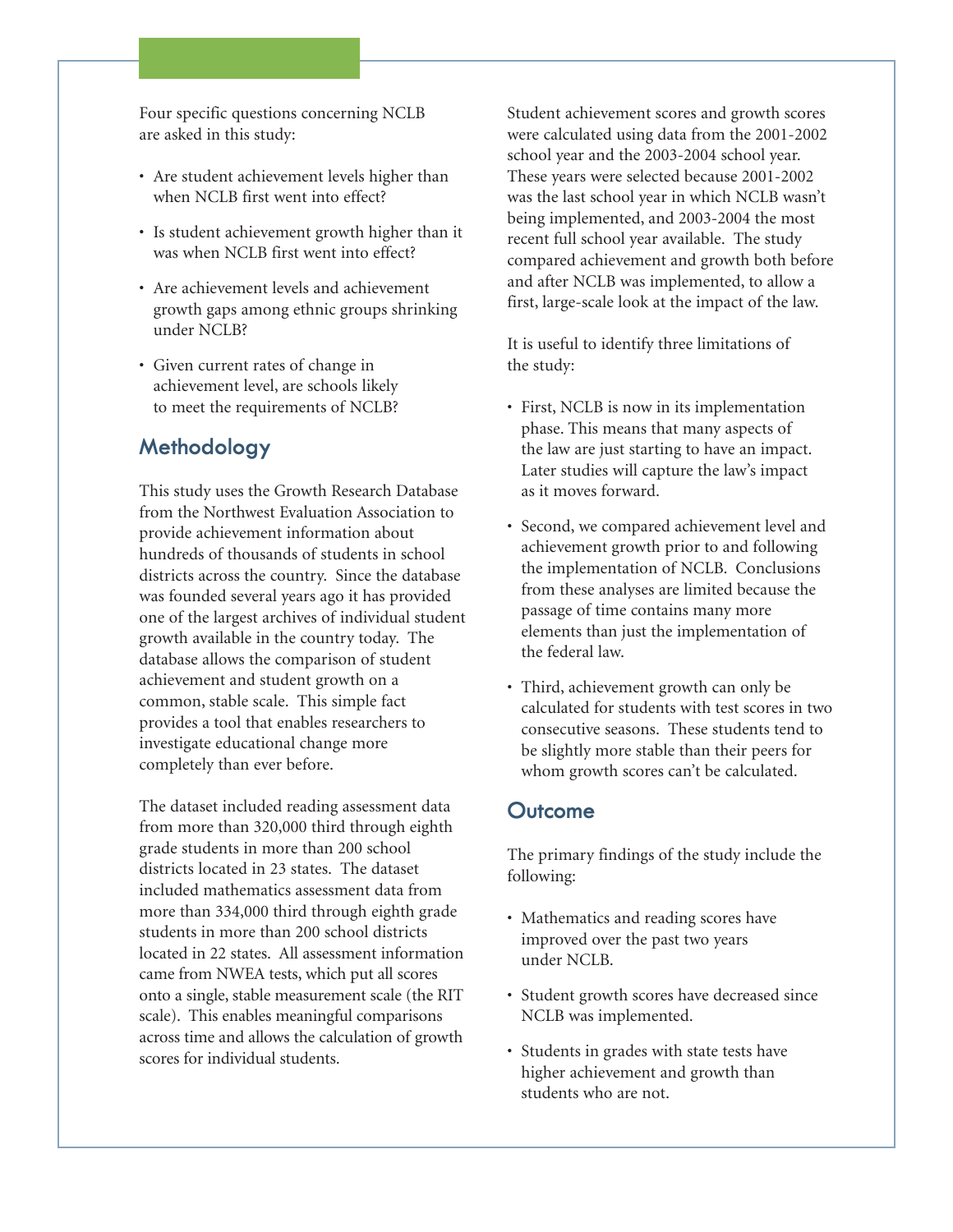- Changes in performance in mathematics are greater than those in reading since NCLB was implemented.
- Studies in this area that use lower-stakes assessments to measure improvements in learning may have a greater percentage of unmotivated students.
- Student growth in every ethnic group has decreased slightly since NCLB was implemented.
- Growth of Hispanic students in every grade and subject area tends to be lower than the growth of Anglo students with exactly the same initial score.

#### **Impact**

As implementation of NCLB continues, we need to use information to determine whether or not it is working. There is no country on the planet that currently meets the NCLB goal of having all of its children meeting a challenging proficiency level. In addition, no country has tried the amalgamation of funding and sanctions and standards that we see in NCLB. It is clear that close

scrutiny is warranted to determine whether this good political idea becomes good educational practice.

The findings in this study are only a snapshot along the way to implementation. They indicate that NCLB may have a positive impact on student achievement, but they also indicate that this impact currently falls far short of meeting the goal that all students be identified as proficient.

The most troubling finding in the study concerns the growth of students in different ethnic groups. In a comparison of Hispanic and Anglo students under NCLB, students with different ethnicities who had the same initial test score grew differently, with the Hispanic students growing noticeably less. This was observed consistently across grades and subject areas. Similar findings were seen when comparing growth of African-American students and Native-American students to growth of Anglo students. This finding begins to raise equity concerns that need to be addressed as NCLB moves forward. An example of this problem is shown in the figure below.